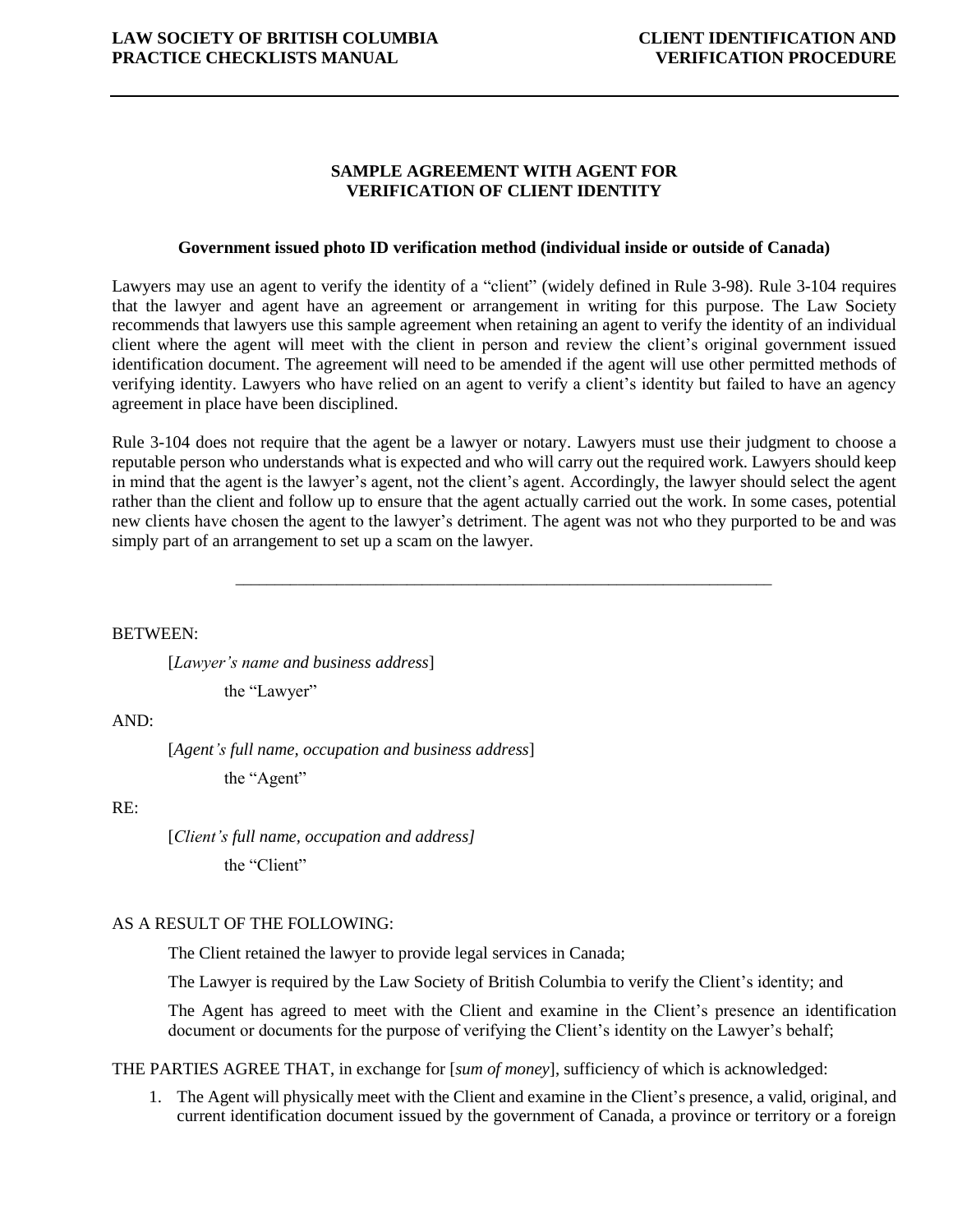government, other than a municipal government, that contains the client's name and photograph, to verify that the name and photograph are those of the Client (the "Document").

- 2. The Agent will make a legible photocopy of the Document that the Agent examined.
- 3. The Agent will attest, on the photocopy of the Document and in a form similar to that attached as an Appendix to this agreement, that the Agent has examined the Document in the Client's presence to verify that the name and photograph are those of the Client.
- 4. The Agent will provide the original signed attestation, on which the Agent has placed the information required under paragraph 3 above, to the Lawyer no later than [*date*];
- 5. This agreement may be signed in counterparts, and will be read with any changes of gender and number as may be required by context; and
- 6. This agreement will be governed and interpreted according to the laws of the Province of British Columbia and the laws of Canada, as applicable.

Dated this [*specify*] day of [*month*], [*20\_\_* ] at [*place and country*].

[*name of law firm*] [*name of the Lawyer*]

Lawyer's signature

[*name of the Agent's firm or business, if applicable*] [*name of the Agent and occupation*]

Agent's signature